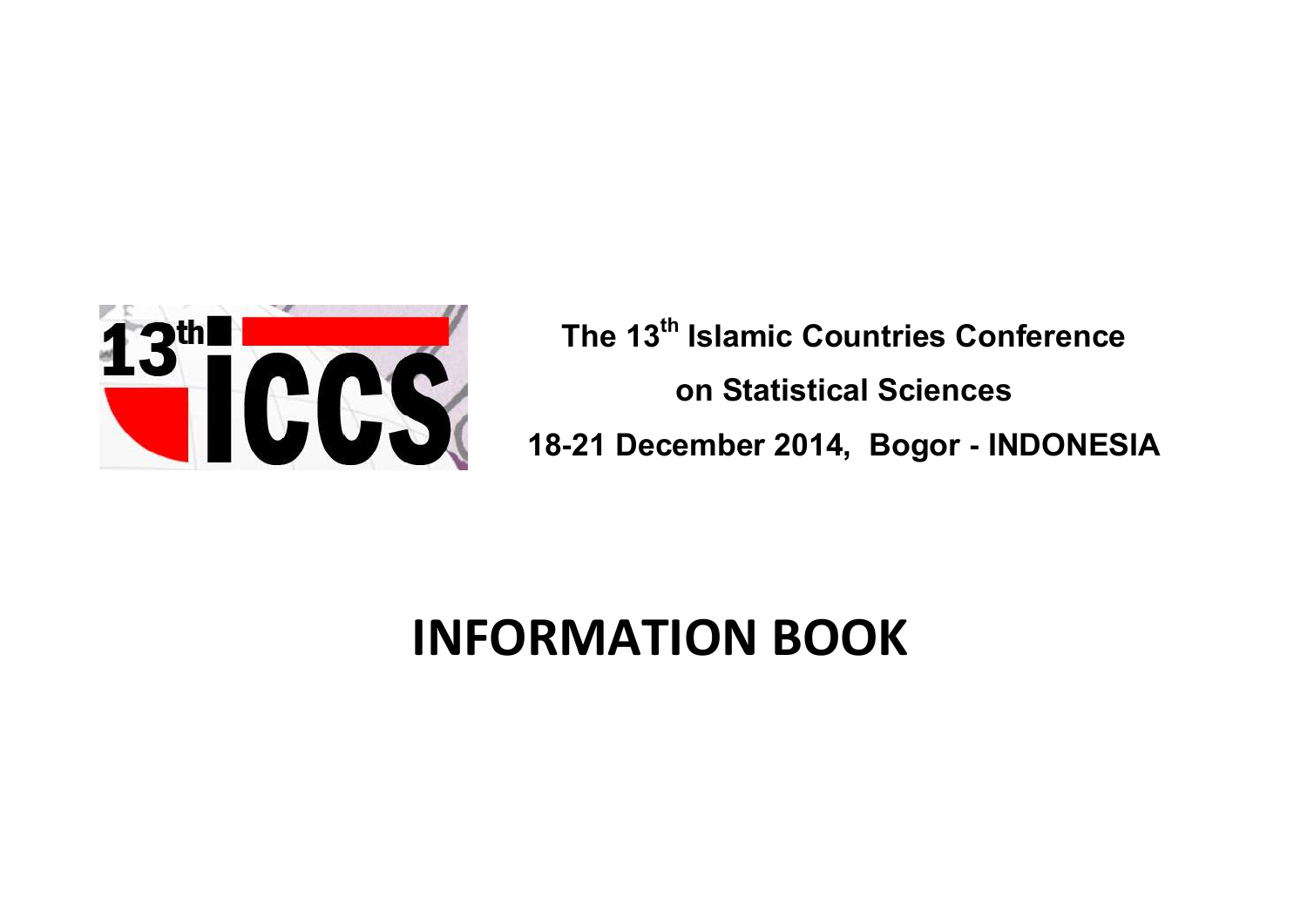## **Conference Venue**



**on Jalan Pajajaran, Bogor – Indonesia**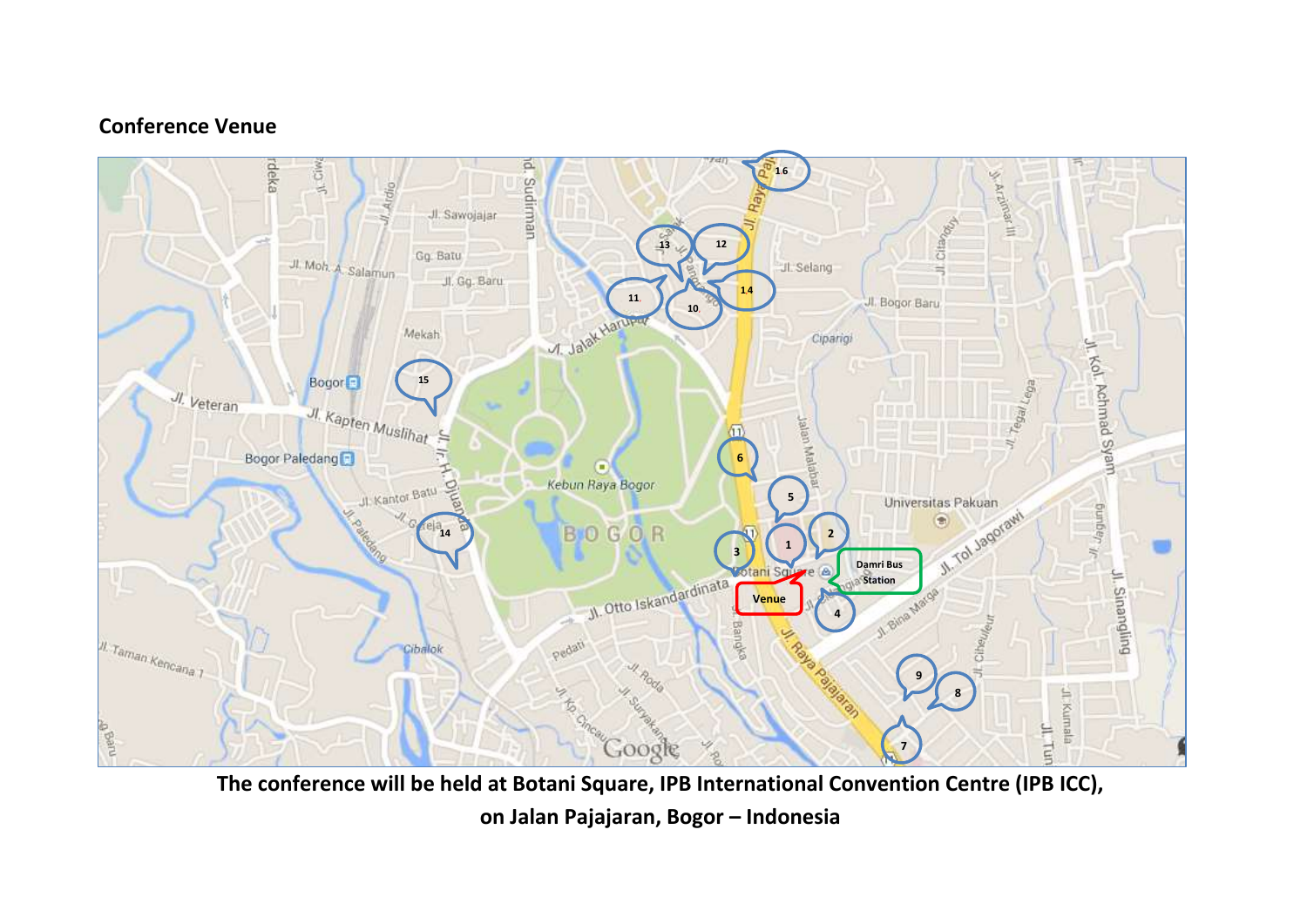# **General Information**

# **Hotels in Bogor City**

| on Map         | Hotel                          | Rate<br>start from | Address                                      | Contact                              | Distance to<br>conference<br>venue (m) |
|----------------|--------------------------------|--------------------|----------------------------------------------|--------------------------------------|----------------------------------------|
|                |                                |                    |                                              | www.santika.com                      |                                        |
| $\mathbf{1}$   | Hotel Santika Bogor***         | \$70 USD           | Botani Square, Jl. Pajajaran,<br>Bogor 16127 | e-mail: gro@bogor.santika.com        | 50                                     |
|                |                                |                    |                                              | Phone: +62 251 840 0707              |                                        |
|                |                                |                    |                                              | Fax : +62 251 840 0706               |                                        |
| $\overline{2}$ | IPB Convention Hotel***        | \$45 USD           | Jl. Pajajaran Bogor                          | www.ipbch.com                        | 50                                     |
|                |                                |                    |                                              | e-mail: reservation@ipbch.com        |                                        |
|                |                                |                    |                                              | Phone: +62 251 834 5698, 834 5699    |                                        |
|                |                                |                    |                                              | Fax: +62 251 834 5636                |                                        |
|                | Amaroosa Hotel****             | \$85 USD           | Jl. Otto Iskandardinata 84,<br>Bogor         | www.amaroosahotel.com/royalbogor     | 100                                    |
|                |                                |                    |                                              | e-mail: royalbogor@amaroosahotel.com |                                        |
| 3              |                                |                    |                                              | Phone: +62 251 835 4333              |                                        |
|                |                                |                    |                                              | Fax: +62 251 835 1799                |                                        |
|                | Fave Hotel***                  | \$55 USD           | Jl. Cidangiang No. 1, Bogor                  | www.FaveHotels.com                   | 100                                    |
|                |                                |                    |                                              | e-mail: BogorInfo@FaveHotels.com     |                                        |
| 4              |                                |                    |                                              | Phone: +62 251 835 6100              |                                        |
|                |                                |                    |                                              | Fax : +62 251 835 6262               |                                        |
| 5              | Permata Convention<br>Hotel*** | \$95 USD           | Jl. Raya Pajajaran No. 35<br><b>Bogor</b>    | www.permatahotel.com                 | 250                                    |
|                |                                |                    |                                              | phone: +62 251 831 8007              |                                        |
|                |                                |                    |                                              | $: +622518311061$<br>fax             |                                        |
| 6              | Amaris Hotel**                 | \$90 USD           | Jl. Raya Pajajaran No. 25<br>Bogor           | Phone: +62 251 831 2200              | 350                                    |
|                |                                |                    |                                              | Fax: +62 251 831 3300                |                                        |
|                |                                |                    |                                              | e-mail:                              |                                        |
|                |                                |                    |                                              | bogor.padjajaran@amarishotel.com     |                                        |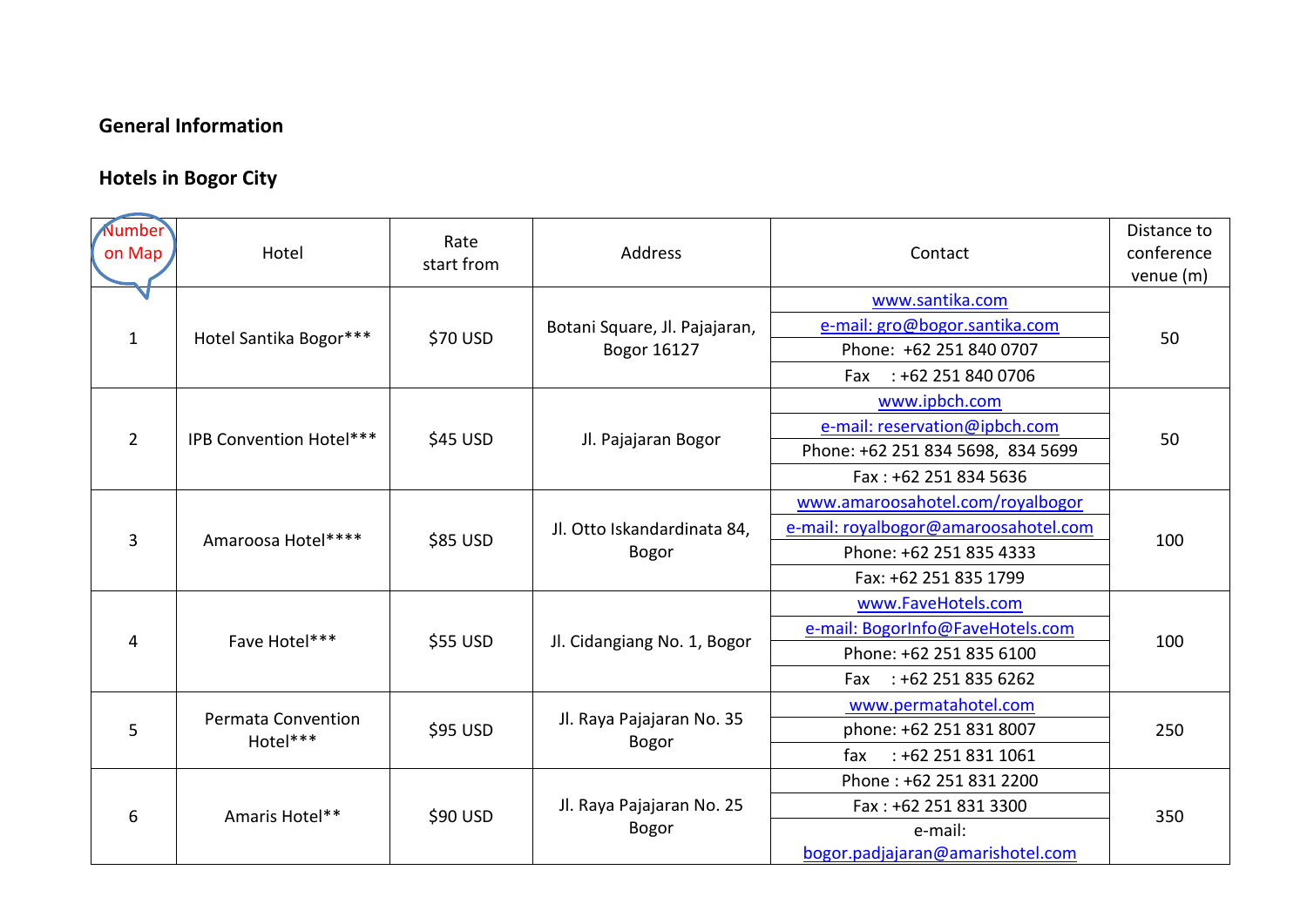| $\overline{7}$ | The Hayati Inn (Ethnic<br>Hotel)** | \$35 USD  | Jl. Bina Marga II<br><b>Baranangsiang Bogor</b> | Phone: +62 251 835 1724, 835 1776  | 700  |
|----------------|------------------------------------|-----------|-------------------------------------------------|------------------------------------|------|
|                |                                    |           |                                                 | Fax : +62 251 835 1753             |      |
| 8              | Pakuan Palace Hotel                | \$40 USD  | Jl. Ciheuleut No. 5 Bogor                       | e-mail: hopakuan@indo.net.id       | 900  |
|                |                                    |           |                                                 | phone: +62 251 8311 207, 8316 223  |      |
|                |                                    |           |                                                 | $: +622518323062$<br>fax           |      |
| 9              | Horison Bogor***                   | \$80 USD  | Jl. Pakuan No. 7 Bogor                          | www.horisonhotels.com              | 950  |
|                |                                    |           |                                                 | phone: +62 251 8390 120            |      |
|                |                                    |           |                                                 | $: +622518390125$<br>fax           |      |
|                | Pangrango II***                    | \$30 USDD | Jl. Raya Pajajaran No. 32<br>Bogor              | www.pangrangohotelsbogor.com       | 1000 |
|                |                                    |           |                                                 | phone: +62 251 832 1482            |      |
| 10             |                                    |           |                                                 | : +62 251 837 7750<br>fax          |      |
|                |                                    |           |                                                 | phone: +62 251 832 8570            |      |
|                | New Ayuda Bogor                    | \$45 USD  | Jl. Salak no. 8 kota bogor                      | www.newayudabogor.com              | 1500 |
| 11             |                                    |           |                                                 | phone: +62 251 833 8804            |      |
|                |                                    |           |                                                 | $: +622518338804$<br>fax           |      |
|                | The mirah bogor***                 | \$72 USD  | Jl. Pangrango No.9 Bogor                        | www.themirah.com                   | 1500 |
| 12             |                                    |           |                                                 | phone: +62 251 834 8040            |      |
|                |                                    |           |                                                 | : +62 251 832 9423<br>fax          |      |
|                | Pangrango III*                     | \$25 USD  | Jl.Pajajaran no. 1 Bogor                        | www.pangrangohotelsbogor.com       | 1500 |
| 13             |                                    |           |                                                 | phone: +62 251 834 3433            |      |
|                |                                    |           |                                                 | $: +622518244096$<br>fax           |      |
| 13             | Sofyan Inn Srigunting<br>Bogor     | \$60 USD  | Jl. Pangrango No. 19 Bogor                      | www.sofyanhotel.com                | 1500 |
|                |                                    |           |                                                 | e-mail: reservation.ssib@gmail.com |      |
|                |                                    |           |                                                 | phone: +62 251 833 9661            |      |
|                |                                    |           |                                                 | $: +622518339660$<br>fax           |      |
| 14             | Sahira Butik Hotel***              | \$80 USD  | Jl. Paledang No. 53 Bogor                       | www.sahirabutikhotel.com           | 2000 |
|                |                                    |           |                                                 | e-mail: infog@sahirabutikhotel.com |      |
|                |                                    |           |                                                 | phone: +62 251 8322 413            |      |
|                |                                    |           |                                                 | : +62 251 8382 153<br>fax          |      |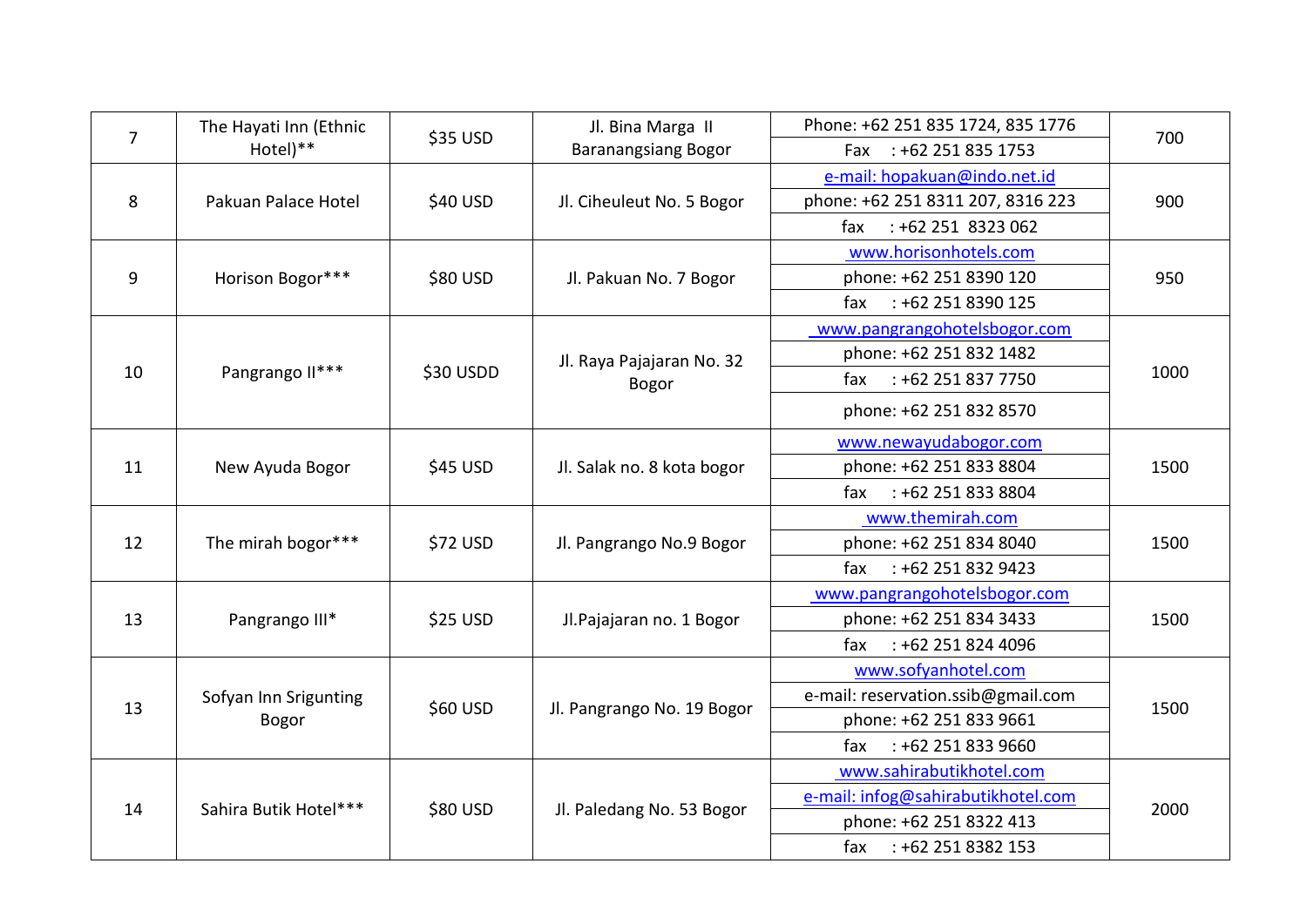| 15 | Salak the Heritage<br>Bogor****              | $$100$ USD | Jl. Ir. H. Juanda No 8 Bogor                   | www.hotelsalak.co.id               | 2000 |
|----|----------------------------------------------|------------|------------------------------------------------|------------------------------------|------|
|    |                                              |            |                                                | e-mail: markrting@hotelsalak.co.id |      |
|    |                                              |            |                                                | phone: +62 251 8373 111            |      |
|    |                                              |            |                                                | $: +622518374111$<br>fax           |      |
| 16 | Padjadjaran Suites Hotel<br>& Conference**** | \$55 USD   | Jl. Pajajaran No. 17,<br>Baranang Siang, Bogor | www.padjadjaranhotels.com          | 2600 |
|    |                                              |            |                                                | Phone: +6251 835 9000              |      |
|    |                                              |            |                                                | Fax: +6251 835 0750                |      |
|    |                                              |            |                                                | e-mail:                            |      |
|    |                                              |            |                                                | reservation@padjadjaransuites.com  |      |